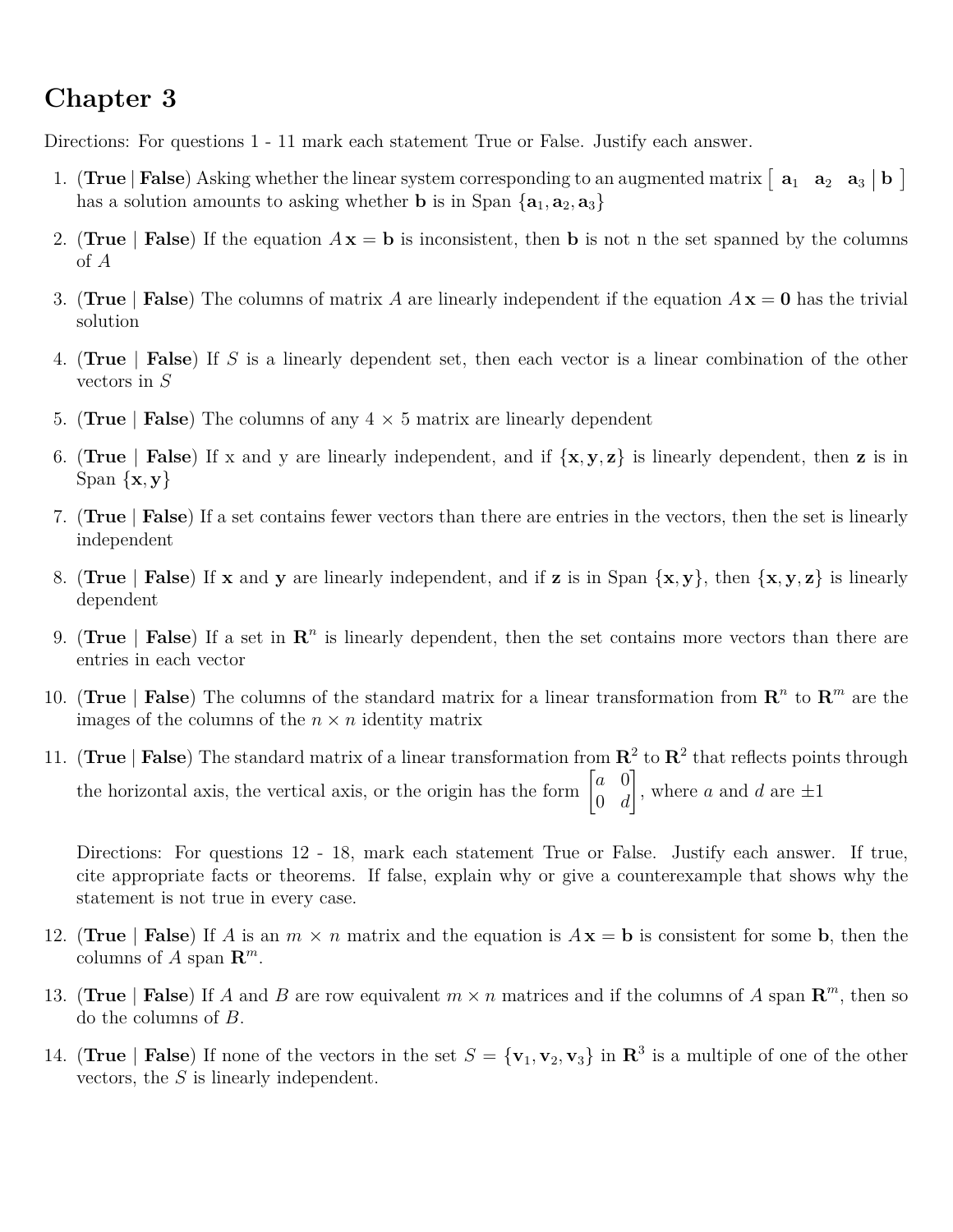- 15. (True | **False**) If  $\{u, v, w\}$  is linearly independent, then  $u, v, w$  are not in  $\mathbb{R}^2$ .
- 16. (**True** | **False**) In some cases, it is possible for four vectors to span **R** 5 .
- 17. (**True** | **False**) If **u** and **v** are in  $\mathbb{R}^m$ , then  $-\mathbf{u}$  is in Span{ $\mathbf{u}, \mathbf{v}$ }.
- 18. (**True** | **False**) Suppose that  $\mathbf{v}_1$ ,  $\mathbf{v}_2$ , and  $\mathbf{v}_3$  are in  $\mathbf{R}^5$ ,  $\mathbf{v}_2$  is not a multiple of  $\mathbf{v}_1$ , and  $\mathbf{v}_3$  is not a linear combination of  $\mathbf{v}_1$  and  $\mathbf{v}_2$ , then  $\{\mathbf{v}_1, \mathbf{v}_2, \mathbf{v}_3\}$  is linearly independent.

Directions: For questions 19 - 28, mark each statement True or False. Justify each answer.

- 19. (**True** | **False**) A subspace of  $\mathbb{R}^n$  is any set *H* such that (i) the zero vector is in *H*, (ii)  $\mathbf{u}, \mathbf{v}$  and  $\mathbf{u} + \mathbf{v}$ are in  $H$ , and (iii)  $c$  is a scalar and  $c$ **u** is in  $H$
- 20. (True | False) If  $\mathbf{v}_1, \ldots, \mathbf{v}_p$  are in  $\mathbf{R}^n$ , then Span  $\{\mathbf{v}_1, \ldots, \mathbf{v}_2\}$  is the same as the column space of the matrix  $\begin{bmatrix} \mathbf{v}_1 \cdots \mathbf{v}_p \end{bmatrix}$
- 21. (**True** | **False**) The set of all solutions of a system of *m* homogeneous equations in *n* unknowns is a subspace of **R** *m*
- 22. (True | False) The columns of an invertible  $n \times n$  matrix form a basis for  $\mathbb{R}^n$
- 23. (**True** | **False**) Row operations do not affect linear dependence relations among the columns of a matrix
- 24. (True | **False**) A subset *H* of  $\mathbb{R}^n$  is a subspace if the zero vector is in *H*
- 25. (True | False) Given vectors  $\mathbf{v}_1, \ldots, \mathbf{v}_p$  in  $\mathbb{R}^n$ , the set of all linear combinations of these vectors is a subspace of **R** *n*
- 26. (True | False) The null space of an  $m \times n$  matrix is a subspace of  $\mathbb{R}^n$
- 27. (True | False) The column space of a matrix A is the set of solutions of  $A\mathbf{x} = \mathbf{b}$
- 28. (**True** | **False**) If *B* is an echelon form of a matrix *A*, then the pivot columns of *B* form a basis for Col *A*

Directions: For questions 29 - 38, *A* is an *m* × *n* matrix. Mark each answer True or False. Justify your answer.

- 29. (True | False) If  $\beta = {\mathbf{v}_1, \dots, \mathbf{v}_p}$  is a basis for a subspace H and if  $\mathbf{x} = c_1 \mathbf{v}_1 + \dots + c_p \mathbf{v}_p$ , then  $c_1, \dots, c_p$ are the coordinates of **x** relative to the basis *β*
- 30. (True | False) Each line in  $\mathbb{R}^n$  is a one-dimensional subspace of  $\mathbb{R}^n$
- 31. (**True** | **False**) The dimension of Col *A* is the number of pivot columns of *A*
- 32. (**True** | **False**) The dimensions of Col *A* and Nul *A* add up to the number of columns of *A*
- 33. (True | False) If a set of p vectors spans a p-dimensional subspace H of  $\mathbb{R}^n$ , then these vectors form a basis for *H*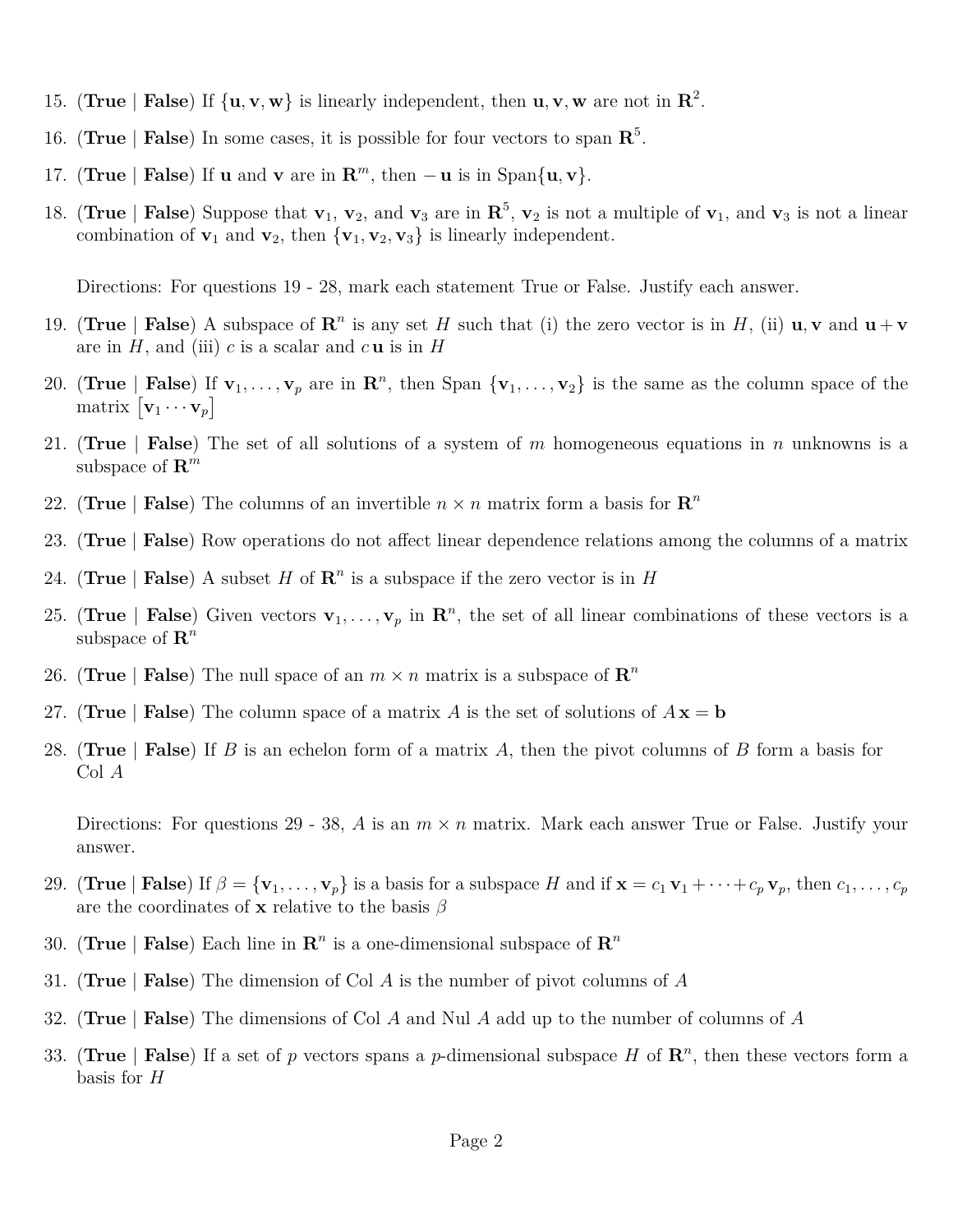- 34. (**True** | **False**) If *B* is a basis for a subspace *H*, then each vector in *H* can be written in only one way as a linear combination of the vectors in *B*
- 35. (True | False) If  $\beta = {\mathbf{v}_1, \ldots, \mathbf{v}_p}$  is a basis for a subspace *H* of  $\mathbb{R}^n$ , then the correspondence  $\mathbf{x} \mapsto [\mathbf{x}]_\beta$ makes *H* look and act the same as  $\mathbb{R}^p$
- 36. (**True** | **False**) The dimension of Nul A is the number of variables in the equation *A* **x** = **0**
- 37. (**True** | **False**) The dimension of the column space of *A* is rank *A*
- 38. (True | **False**) If *H* is a *p*-dimensional subspace of  $\mathbb{R}^n$ , then a linearly independent set of *p* vectors in *H* is a basis for *H*

Directions: For questions 39 - 47, mark each statement True or False. Justify each answer.

- 39. (True | **False**) If **f** is a function in the vector space *V* of all real-valued functions on **R** and if  $f(t) = 0$ for some *t*, then is the zero vector in *V*
- 40. (**True** | **False**) A vector is an arrow in three-dimensional space
- 41. (**True** | **False**) A subset *H* of a vector space *V* is a subspace of *V* if the zero vector is in *H*
- 42. (**True** | **False**) A subspace is also a vector space
- 43. (**True** | **False**) A vector is any element of a vector space
- 44. (**True** | **False**) If **u** is a vector space in *V*, then  $(-1)$ **u** is the same as the negative of **u**
- 45. (**True** | **False**) A vector space is also a subspace
- 46. (True | **False**)  $\mathbb{R}^2$  is a subspace of  $\mathbb{R}^3$
- 47. (**True** | **False**) A subset *H* of a vector space *V* is a subspace of *V* if the following conditions are satisfied: (i) the zero vector of V is in H, (ii)  $\mathbf{u}, \mathbf{v}$ , and  $\mathbf{u} + \mathbf{v}$  are in H, and (iii) c is a scalar and c  $\mathbf{u}$  is in H

Directions: For questions 48 - 58, *A* denotes an *m*×*n* matrix. Mark each statement True or False. Justify your answer.

- 48. (**True** | **False**) The null space of *A* is the solution set of the equation  $A\mathbf{x} = \mathbf{0}$
- 49. (True | False) The null space of an  $m \times n$  matrix is in  $\mathbb{R}^m$
- 50. (**True** | **False**) The column space of *A* is the range of the mapping  $\mathbf{x} \mapsto A\mathbf{x}$
- 51. (True | **False**) If the equation  $A\mathbf{x} = \mathbf{b}$  is consistent, then Col *A* is  $\mathbf{R}^m$
- 52. (**True** | **False**) The kernel of a linear transformation is a vector space
- 53. (**True** | **False**) Col *A* is the set of all vectors that can be written as *A* **x** for some **x**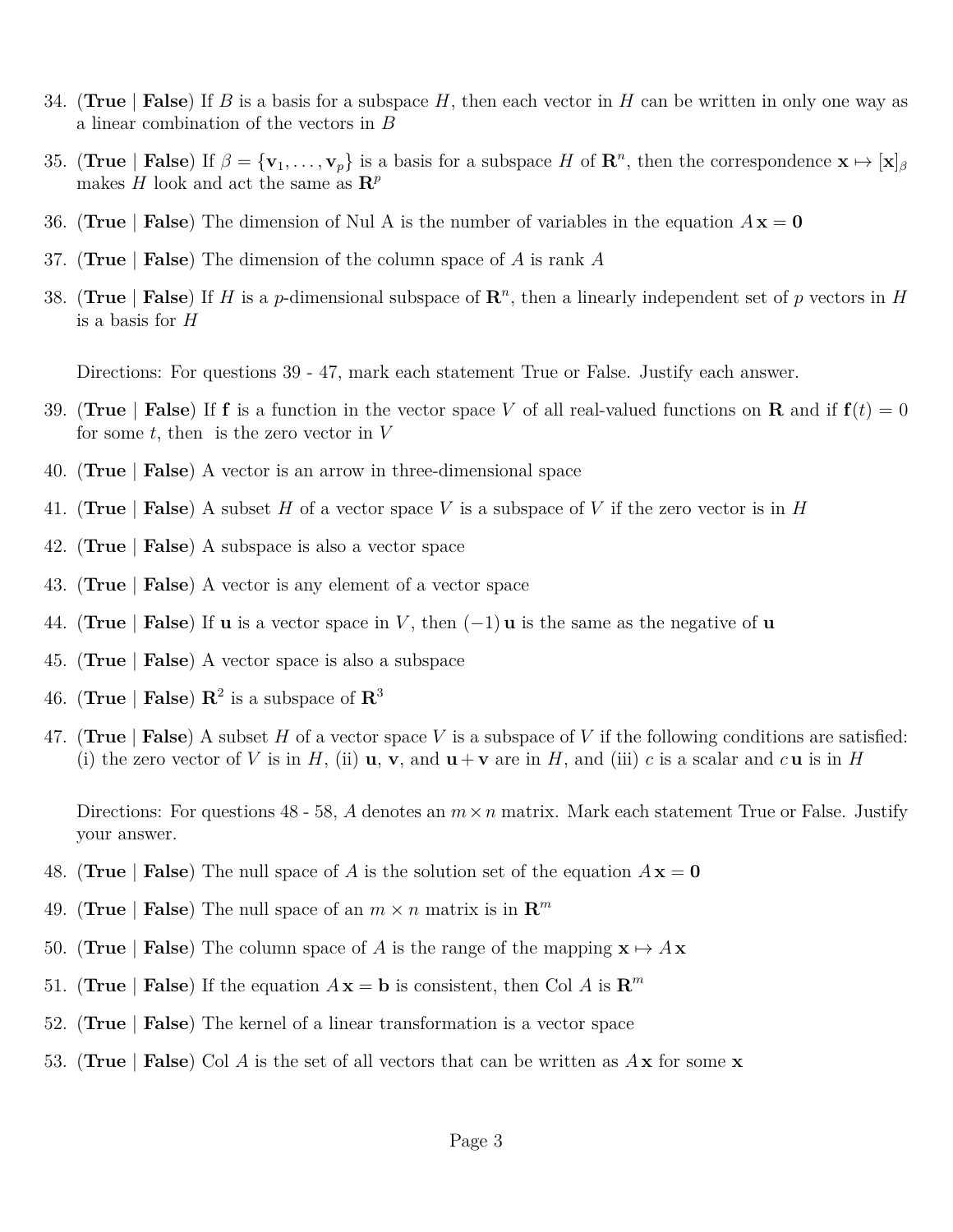- 54. (**True** | **False**) A null space is a vector space
- 55. (True | False) The column space of an  $m \times n$  matrix is in  $\mathbb{R}^m$
- 56. (**True** | **False**) Col *A* is the set of all solutions of  $A\mathbf{x} = \mathbf{b}$
- 57. (**True** | **False**) Nul *A* is the kernel of the mapping  $\mathbf{x} \mapsto A\mathbf{x}$
- 58. (**True** | **False**) The set of all solutions of a homogeneous linear differential equation is the kernel of a linear transformation

Directions: For questions 59 - 68, mark each statement True or False. Justify each answer.

- 59. (**True** | **False**) A single vector by itself is linearly dependent
- 60. (**True** | **False**) If  $H = \text{Span } \{b_1, \ldots, b_n\}$ , then  $\{b_1, \ldots, b_n\}$  is a basis for *H*
- 61. (True | False) The columns of an invertible  $n \times n$  matrix form a basis for  $\mathbb{R}^n$
- 62. (**True** | **False**) A basis is a spanning set that is as large as possible
- 63. (**True** | **False**) In some cases, the linear dependence relations among the columns of a matrix can be affected by certain elementary row operations on the matrix
- 64. (**True** | **False**) A linearly independent set in a subspace *H* is a basis for *H*
- 65. (**True** | **False**) If a finite set *S* of nonzero vectors spans a vector space *V* ,then some subset of *S* is a basis for *V*
- 66. (**True** | **False**) A basis is a linearly independent set that is as large as possible
- 67. (**True** | **False**) The standard method for producing a spanning set for Nul *A*, sometimes fails to produce a basis for Nul *A*
- 68. (**True** | **False**) If *B* is an echelon form of a matrix *A*, then the pivot columns of *B* form a basis for Col *A*

For questions 69 - 82, mark each statement True or False

- 69. (**True** | **False**) The following vectors are linearly independent: (1*,* 0*,* 0), (0*,* 0*,* 2), (3*,* 0*,* 4)
- 70. (**True** | **False**) A set of 4 vectors from  $R^3$  could be linearly independent
- 71. (**True** | **False**) A set of 2 vectors from *R*<sup>3</sup> must be linearly independent
- 72. (**True** | **False**) A set of 3 vectors from  $R^3$  could be linearly independent
- 73. (True | False) A set of 5 vectors from  $R<sup>4</sup>$  could be linearly independent
- 74. (**True** | **False**) The row space of a matrix *A* is the same as the column space of  $A<sup>T</sup>$